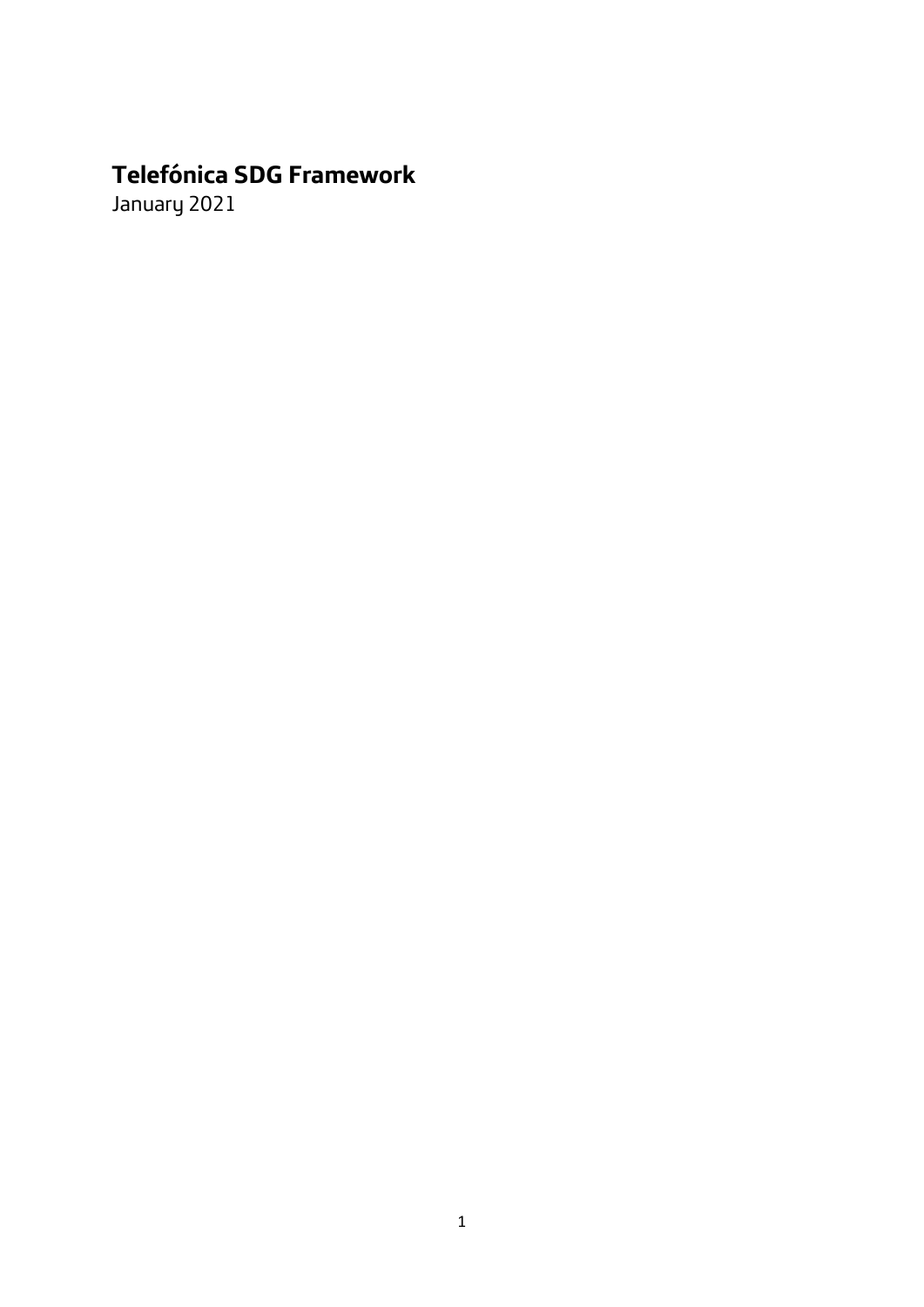#### **Introduction**

Telefónica is one of the largest telecommunications and digital services Group in the world in terms of number of customers. Telefonica Group (hereinafter, also referred to as "Telefónica") offers connectivity, digital services and technological solutions to help companies and individuals with their own digital transformations. Headquartered in Madrid, Telefónica's customer base exceeds 320 million accesses and is distributed between Spain, the United Kingdom, Germany and Latin America. Telefónica operates in 14 countries and generates 75% of its business outside of Spain.

Telefonica is committed to offering its customers the connectivity and digital services they need to enhance their lives and their businesses. Doing this in a responsible way and offering digital solutions which contribute to making the world a better place to live, are a strategic part of this business model.

Working in a sustainable way and helping our customers do the same makes the company more resilient and efficient, and ensures our products and services are not only contributing to the sustainable development of our society, but also help to tackle some of the most important challenges society is facing today.

Through its Responsible Business Principles, Telefonica constitutes its code of ethics reflecting the company's commitment to ethics and compliance, as well as to three values on which it bases all actions: Integrity, Commitment, Transparency

Telecommunications and connectivity are essential services and a transversal pillar to tackle the Sustainable Development Goals (SDGs) according to United Nations. All in all, Telefonica has developed a core strategy that is coherent with its mission, "To make our world more human by connecting lives" and its Responsible Business Principles, focusing on the role as a key enabler to a responsible, inclusive and sustainable digitalization, to redouble its contribution to the SDGs Goals. Telefonica's strategy is based upon 3 main pillars:

- 1) **Help society thrive, favoring economic and social progress through digitalization**, leveraging our key role as connectivity provider:
- Providing faster and higher quality Internet access to people and businesses
- Promoting the digitalization of small and medium-sized enterprises and enabling digital transformation
- Contributing to the empowerment of people to be able to meet the challenges and opportunities of the technological revolution, supporting education initiatives and training for new digital competences.
- 2) **Build a greener future**, promoting a 'green world' through digitization, which stresses our role as builders of more efficient, greener networks:
- Deploying the most efficient telecommunication networks (fiber and 5G) powered by 100% renewable energy.
- Becoming a leading provider of solutions that help our customers reduce their CO2 emissions.
- Promoting the circular economy in the use of electronic devices through eco-design, reuse and recycling.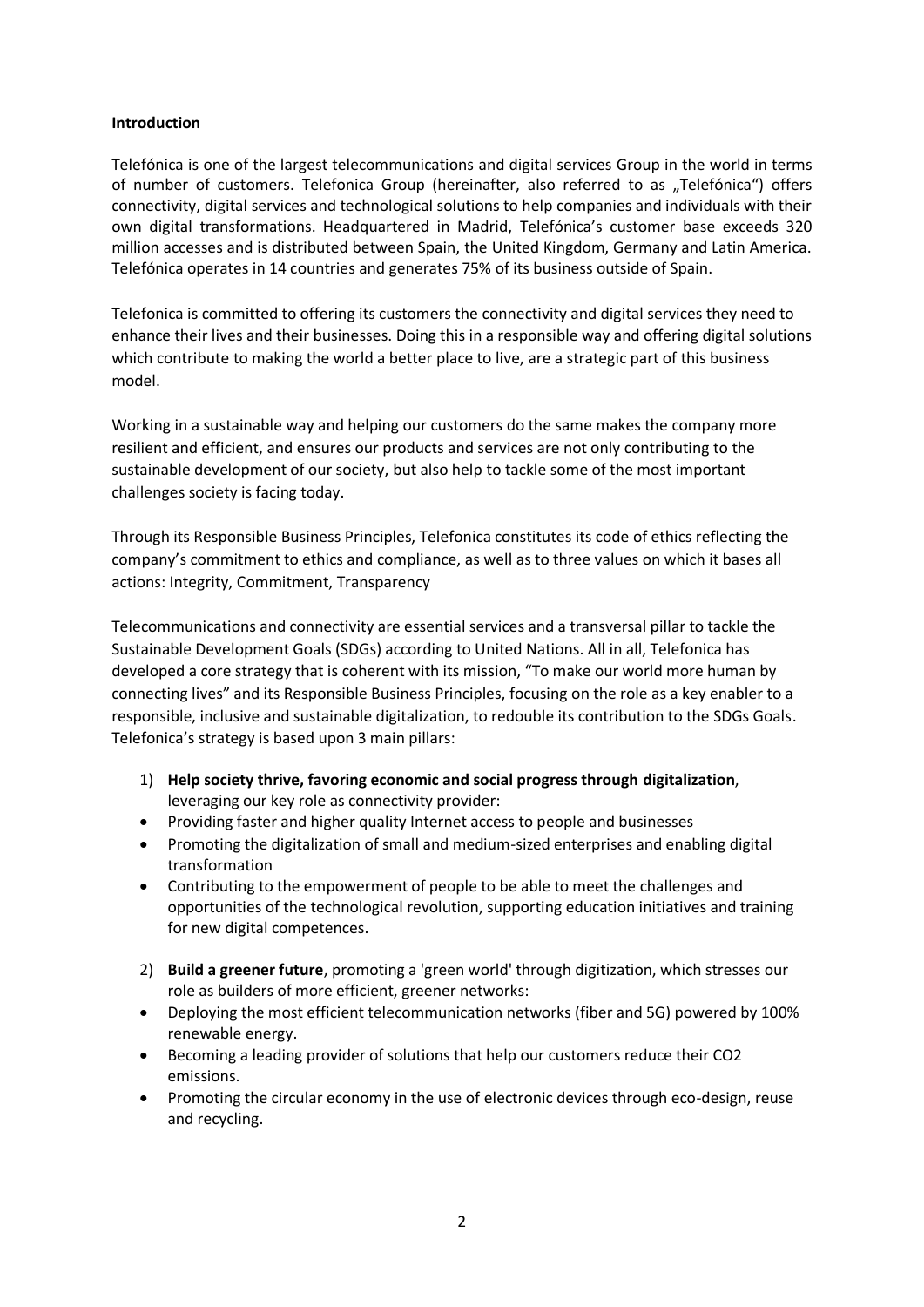- 3) Go beyond responsibility, **leading by example** and building trust for all our stakeholders:
- Becoming a leading inclusive employer to drive equality and equity among our employees
- Building digital trust, safeguarding data security and privacy of our customers.
- Promoting sustainability in our supply chain expanding the positive impact to other players along our value chain.
- Ensuring the trust of customers and society by building it through clarity, transparency, reliability and consistency in our day-to-day operations.

Since inequalities are the biggest challenge we are confronting, we should ensure that most of the population has access to technology and the opportunities the new digital world brings. Broadband and digital services are connecting society, which means anyone with access to the internet has increased access to information, educational content, employment opportunities, business development opportunities and even financial or medical services. Digital inclusion and the opportunity to thrive through digital is all about having access to quality connectivity and having the skills to take advantage of digital tools. In addition, in a business environment, SMEs need access to fibre optic infrastructure, cloud connectivity and other digital services in order to survive and compete in the digital world, and many employees need to learn new skills so as not to be left behind in the digital transformation.

That is why Telefonica is actively addressing the needs of those who have been left out of the digital world, deploying networks in uncovered or underserved areas. In most developed and developing markets basic connectivity is almost universally available, although significant coverage gaps and insufficient quality service remain, mainly in rural areas.

Moreover, Telefónica has been promoting the development of technological-digital entrepreneurship and talent in countries where we are present in order to make local ecosystems thrive and incorporate innovation into our organization. Open Future, Wayra and Telefonica Venture Capitals programs have been our key pillars in financing innovation and fostering entrepreneurship. As a result, hundreds of new startups have flourished bringing new economic possibilities and employment avoiding the delocalization of entrepreneurship and the migration of young entrepreneurs to other more prosperous regions. The socio-economic development coming out from the creation of new businesses through entrepreneurship programs generates a positive impact through increased productivity, improved employment and development of technology and innovation in the communities where these new businesses are based.

In addition, to its own business activity, Telefonica annually donates funds to the Telefonica Foundation, the mission of which is to improve people's development opportunities through educational, social and cultural projects adapted to the challenges of the digital world. We are addressing the transformation of labour markets. Professions that did not exist few years ago are being created and other will disappear by automation. This requires investing in new skills and upskilling and reskilling the workforce to meet the needs of the digital transformation. To better describe the situation, in several markets, such as Spain or Brazil, unemployment is a strategic national issue. By the end of 2020, the unemployment rate in Spain was above 16%, and unemployment among young people (under 25) raises up to 40%. In Brazil, the unemployment rate at the end 2020 raised up to 14%, and youth unemployment rate was over 25%.

Regarding climate change, Telefónica is reducing its impact by decarbonising its operations and committing to decouple its business growth from greenhouse gas emissions. The company's objective is to align its efforts with the level of decarbonisation required to limit global warming to 1.5°C and its targets have been validated by the Science Based Targets Initiative (https://sciencebasedtargets.org/). As a result, Telefónica will reduce its greenhouse gas emissions by 70% by 2025, 90% in the 4 main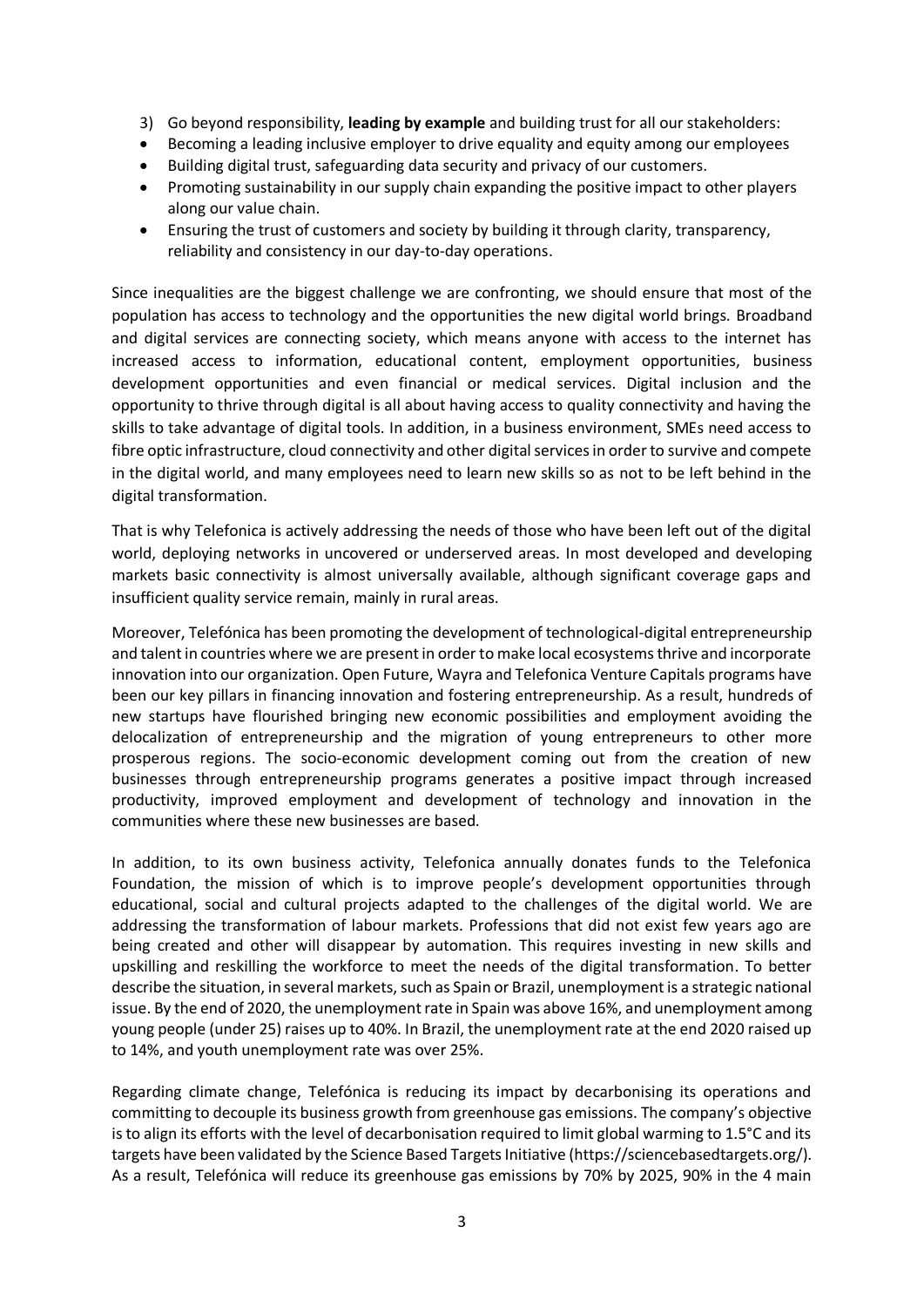markets (Spain, Brazil, UK, Germany), achieving net-zero emissions by 2040<sup>1</sup>at the latest, including its value chain. These targets will contribute to the Paris Agreement and EU emissions reductions targets, which have been recently updated to at least -55% compared to 1990.

Demand for data traffic is predicted to increase exponentially, which means our network is expected to grow. In order to reach its environmental goals, we are engaged in an ambitious transformation plan aimed at innovating our networks to reduce their energy consumption per data unit (optic fiber and 5G are significantly more efficient than previous technologies) and implement energy efficiency projects that will help keep our energy needs as low as possible. Simultaneously, Telefonica has committed to ensuring its electricity consumption is 100% renewable by 2030, already renewable in its 4 main markets. In that way the company is rolling out an ambitious renewable energy plan which will help not only to reduce our carbon footprint but also contribute to the increase the renewable matrix in the countries where we operate.

In addition, Telefonica helps its customers reducing their carbon and environmental footprints, by offering them digital services which allow for more efficient resource consumption ("EcoSmart" services, for different sector energy, cities, agriculture, logistics, industry, etc.) and the monitoring and mitigation of environmental impacts (waste management, monitoring of pollution, etc.).

Given the nature of our business, we have identified Goal 9 (industry, innovation and infrastructure) as the Goal we provide most value to. However, we have also identified impacts of our activity on the other 16 Goals - in particular those related to economic growth, the environment, education, the development of sustainable societies, diversity and gender equality.



Telefonica has decided to consider issuing green, social and or sustainable bonds as a natural integration of sustainability in all company practices, and financial strategy is key to foster a sustainable society. By linking its financing to business-relevant projects and the sustainability targets and/or kpi's by which they are evaluated, the company is going a step further in integrating its sustainability strategy into its business strategy.

 $1$  2025 in the 4 main markets (scope 1+2)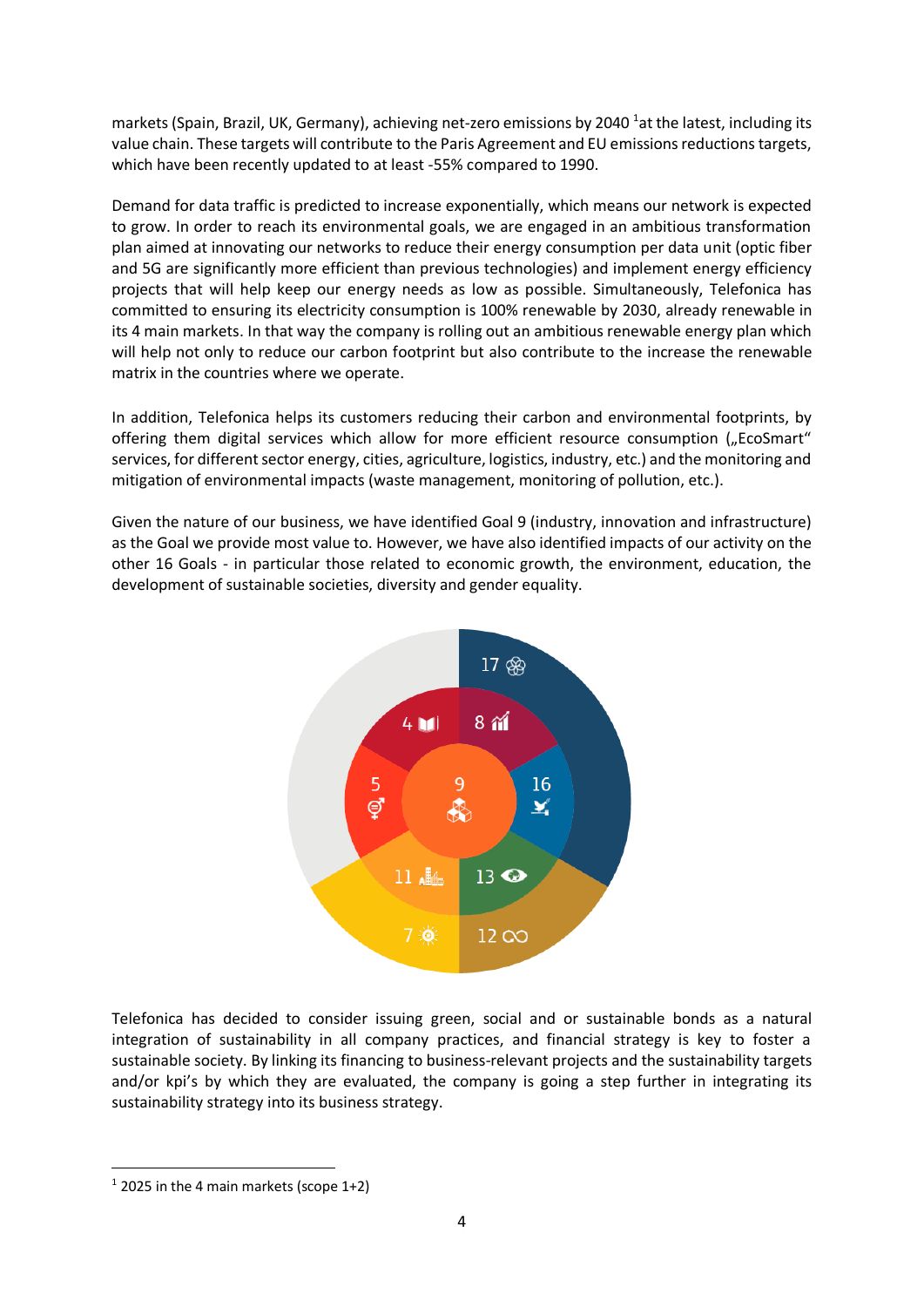As part of this continued commitment to sustainability, Telefónica created in 2018 its SDG Framework, which is now reviewing, and that is in accordance with the Green Bond Principles 2018 and the EU Green Bond Standard, Social Bond Principles 2020, and Sustainability Bond Guidelines 2018<sup>2</sup>, and under which Telefónica can issue Green, Social, or Sustainability Bond(s). It is our intention to follow best practices in the market as the standards evolve.

<sup>&</sup>lt;sup>2</sup> https://www.icmagroup.org/green-social-and-sustainability-bonds/sustainability-bond-guidelines-sbg/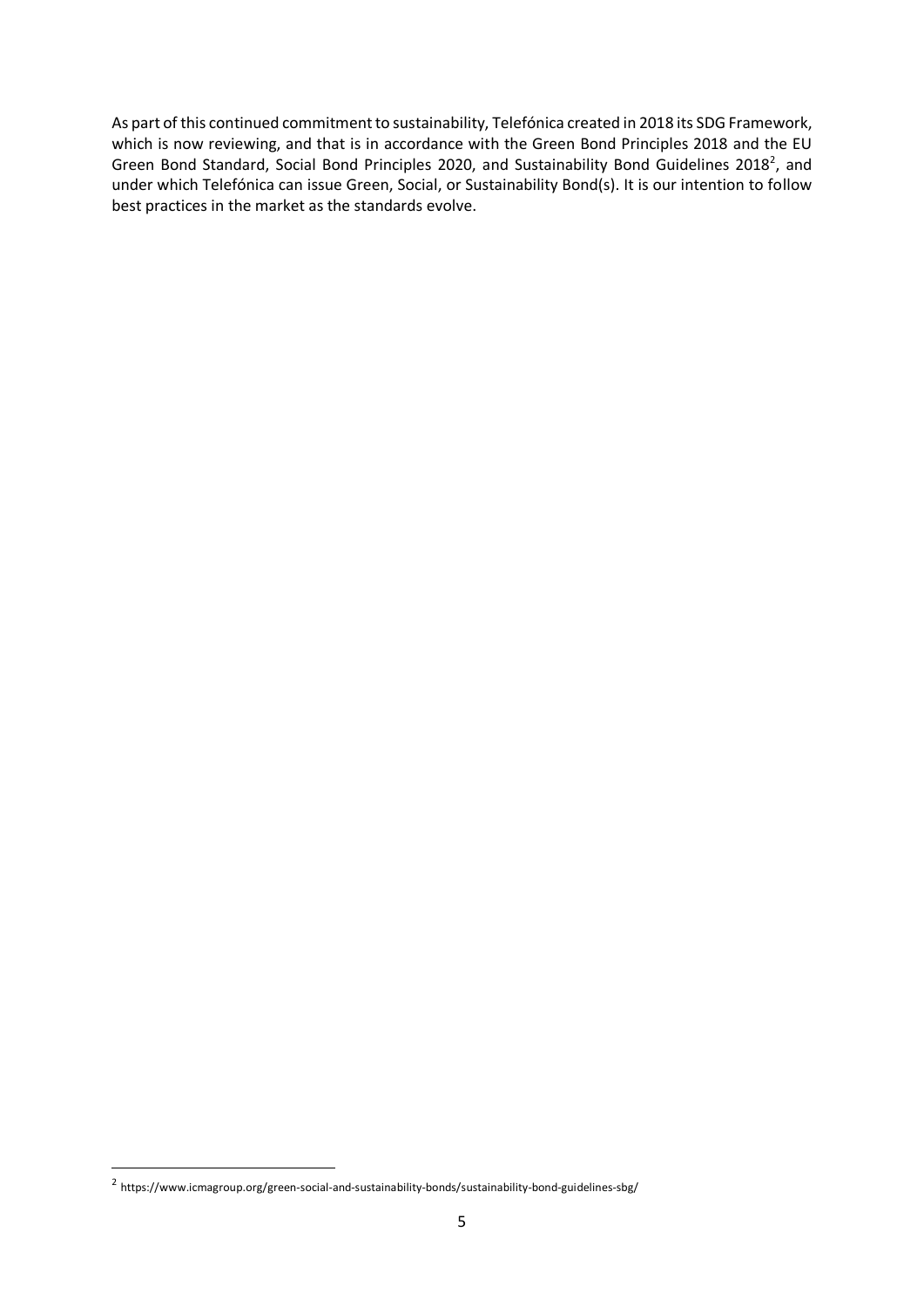#### **1. Use of Proceeds**

Under this Framework, Telefónica can issue three types of bonds (the "Bonds"):

- 1. Green Bonds for which the funds raised are exclusively allocated to Green Projects Categories;
- 2. Social Bonds for which the funds raised are exclusively allocated to Social Projects Categories; and
- 3. Sustainability Bonds whereby the funds raised are allocated to Green Projects Categories and to Social Projects Categories.

The Use of Proceeds of any Telefónica Green, Social, or Sustainability Bond under this Framework will be subject to the following eligibility criteria, to be applied to new or existing projects<sup>3</sup>. This list may be further updated as technologies and other circumstances evolve.

#### Eligibility Criteria for **Green Bond**:

| Project                                                                 | <b>Eligibility Criteria</b>                                                                                                                                                                                                                                                                                                                                                                                                                                                              | <b>Sustainability objective</b>                                                                                                                                                                                                                                                                                                                          | Taxonomy alignment <sup>4</sup> |
|-------------------------------------------------------------------------|------------------------------------------------------------------------------------------------------------------------------------------------------------------------------------------------------------------------------------------------------------------------------------------------------------------------------------------------------------------------------------------------------------------------------------------------------------------------------------------|----------------------------------------------------------------------------------------------------------------------------------------------------------------------------------------------------------------------------------------------------------------------------------------------------------------------------------------------------------|---------------------------------|
| Category                                                                |                                                                                                                                                                                                                                                                                                                                                                                                                                                                                          |                                                                                                                                                                                                                                                                                                                                                          |                                 |
| Energy<br>Efficiency<br>of<br>Telefonica's<br>Network<br>Infrastructure | Network deployment transformation (both mobile and<br>fixed) with a view to base connectivity on the latest<br>technologies, making networks more energy-efficient,<br>including but not limited to:<br>Modernisation of broadband networks, both fixed<br>and mobile (5G deployment).<br>Optic Fiber deployment, with the aim of                                                                                                                                                        | SDG 7.3: By 2030, double the global rate of<br>improvement in energy efficiency.<br>SDG 9.4: By 2030, upgrade infrastructure and<br>retrofit industries to make them sustainable, with<br>increased resource-use efficiency and greater<br>adoption of clean and environmentally sound<br>technologies and industrial processes, with all                | Not covered yet for our sector. |
|                                                                         | transforming wireline legacy copper networks into<br>latest generation fiber networks.<br>Improvement of supporting infrastructure with a<br>$\epsilon$<br>view to making it more efficient (including but not<br>limited to: free cooling systems, cooling<br>optimization, power modernization, smart<br>management, intelligent lighting or optimization of<br>power storage). This also includes digital process<br>transformation, like automatization of maintenance<br>processes. | countries taking action in accordance with their<br>respective capabilities.<br>Telefonica commits to reducing its energy<br>consumption per unit of data traffic 90% by 2025.<br>Telefónica also commits to reaching net-zero<br>emissions by 2040, including all its operations<br>worldwide and value chain, 2025 for 4 main<br>markets (scopes 1+2). |                                 |

 $^3$  Existing assets refer to assets financed up to 24 months before the issuance of any Telefónica Green, Social or Sustainability Bond

<sup>4</sup> Draft delegated act, november 2021, Annex I technical criteria.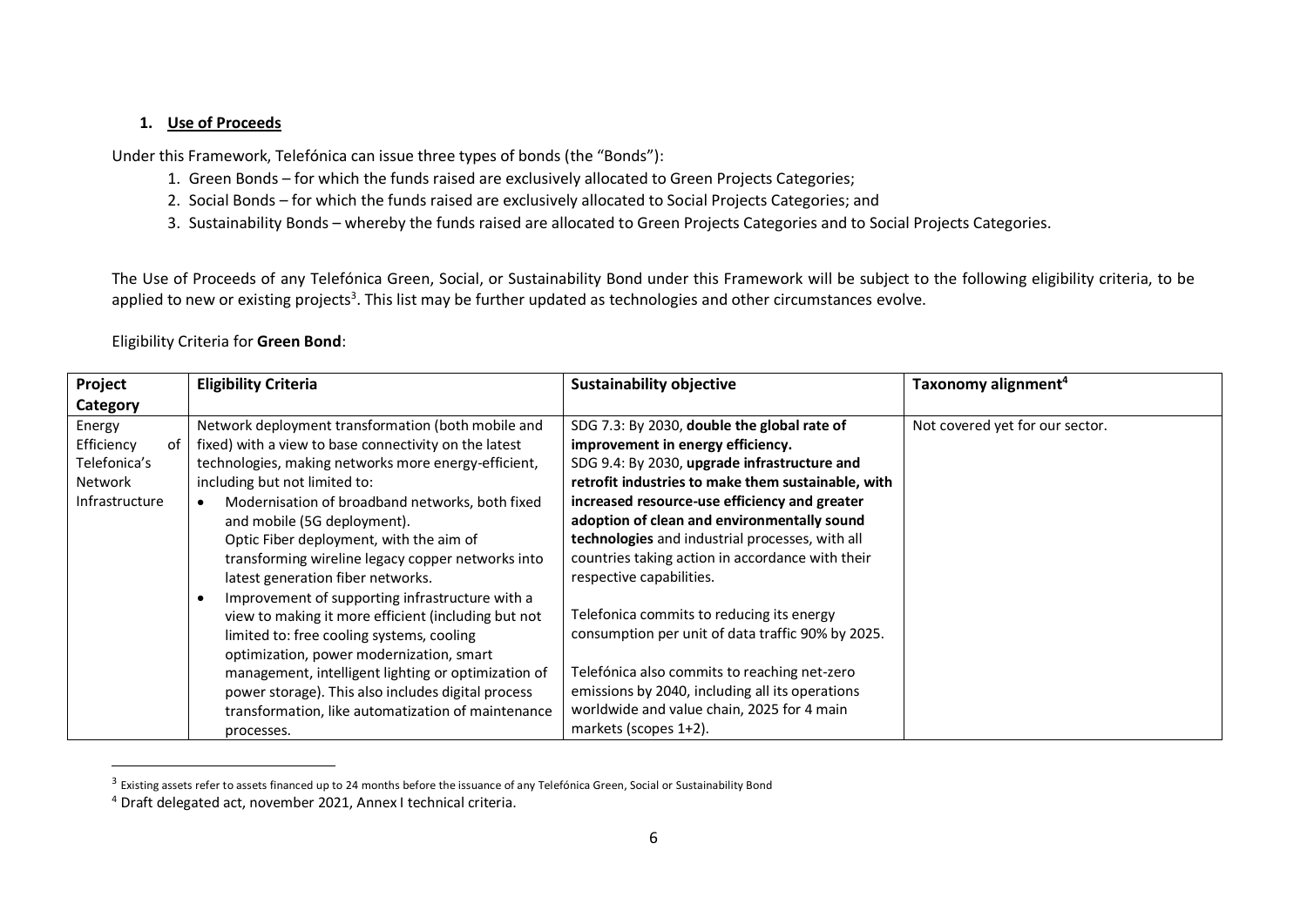| Project                                                                            | <b>Eligibility Criteria</b>                                                                                                                                                                                                                                                                                                                                                                                                                                                                                   | <b>Sustainability objective</b>                                                                                                                                                                                                                                                                                                                                                                                                                                                                                                                        | Taxonomy alignment <sup>4</sup>                                                                                                                                                                                                                                      |
|------------------------------------------------------------------------------------|---------------------------------------------------------------------------------------------------------------------------------------------------------------------------------------------------------------------------------------------------------------------------------------------------------------------------------------------------------------------------------------------------------------------------------------------------------------------------------------------------------------|--------------------------------------------------------------------------------------------------------------------------------------------------------------------------------------------------------------------------------------------------------------------------------------------------------------------------------------------------------------------------------------------------------------------------------------------------------------------------------------------------------------------------------------------------------|----------------------------------------------------------------------------------------------------------------------------------------------------------------------------------------------------------------------------------------------------------------------|
| Category                                                                           |                                                                                                                                                                                                                                                                                                                                                                                                                                                                                                               |                                                                                                                                                                                                                                                                                                                                                                                                                                                                                                                                                        |                                                                                                                                                                                                                                                                      |
|                                                                                    | Software aimed at reducing power consumption,<br>such as, but not limited to, power saving features,<br>servers virtualisation, remote and data<br>management applications, machine learning and<br>artificial intelligence applications.                                                                                                                                                                                                                                                                     | As part of this commitment, GHG emissions will be<br>reduced 70% by 2025, 90% in the 4 main markets,<br>complying with 1.5°C scenario of the Paris<br>Agreement.<br>Between 2015 and 2019 energy consumption per<br>data traffic (MWh/petabyte) has decreased 72%<br>and GHG emissions (tCO <sub>2</sub> ) by 50%                                                                                                                                                                                                                                      |                                                                                                                                                                                                                                                                      |
| Renewable<br>Energy                                                                | Implementation of Telefonica's renewable energy plan:<br>Self-generation of electricity from renewable<br>$\bullet$<br>sources such as solar, wind, mini-hydro and<br>geothermal. (excluding large hydro over 25MW<br>and geothermal with life cycle GHG emissions > 100<br>gCO2/kWh).                                                                                                                                                                                                                        | SDG 7.2: By 2030, increase substantially the share<br>of renewable energy in the global energy mix.<br>SDG 8.4: Improve progressively, through 2030,<br>global resource efficiency in consumption and<br>production and endeavour to decouple economic<br>growth from environmental degradation<br>Telefonica commits to renewable energy sources<br>for its business: 100% renewable electricity<br>consumption by 2030. By 2019, it already<br>consumes 100% RE electricity in its operations in<br>Spain, UK, Germany and Brazil, and 82% globally. | Project category fully aligned with EU<br>Taxonomy: Climate change mitigation<br>4.1 Electricity generation from solar PV<br>4.3 Electricity generation from wind power<br>4.5. Electricity generation from hydropower<br>4.6 Electricity generation from geothermal |
| Energy<br>Efficiency/resou<br>rces: Digital<br>Solutions for<br>the<br>Environment | Development and implementation of digital products<br>and services, based on Internet of Things (IoT), Big data<br>or Artificial Intelligence (AI), which aims at saving energy<br>or natural resources.<br>Including, but not limited to, hardware, software and<br>innovation investments in:<br>IoT Products and services: Telefónica is an End<br>$\circ$<br>to End (E2E) IoT solutions provider.<br>IoT connectivity, connecting assets, devices,<br>$\circ$<br>endpoints, in order to acquire real time | SDG 7.3: By 2030, double the global rate of<br>improvement in energy efficiency.<br>SDG 8.4: Improve progressively, through 2030,<br>global resource efficiency in consumption and<br>production and endeavour to decouple economic<br>growth from environmental degradation<br>SDG 11.6: By 2030, reduce the adverse per capita<br>environmental impact of cities, including by                                                                                                                                                                       | Project category fully aligned with EU<br>Taxonomy, but not all activities are covered<br>yet.<br>8.2 Data-driven solutions for GHG emission<br>reductions.                                                                                                          |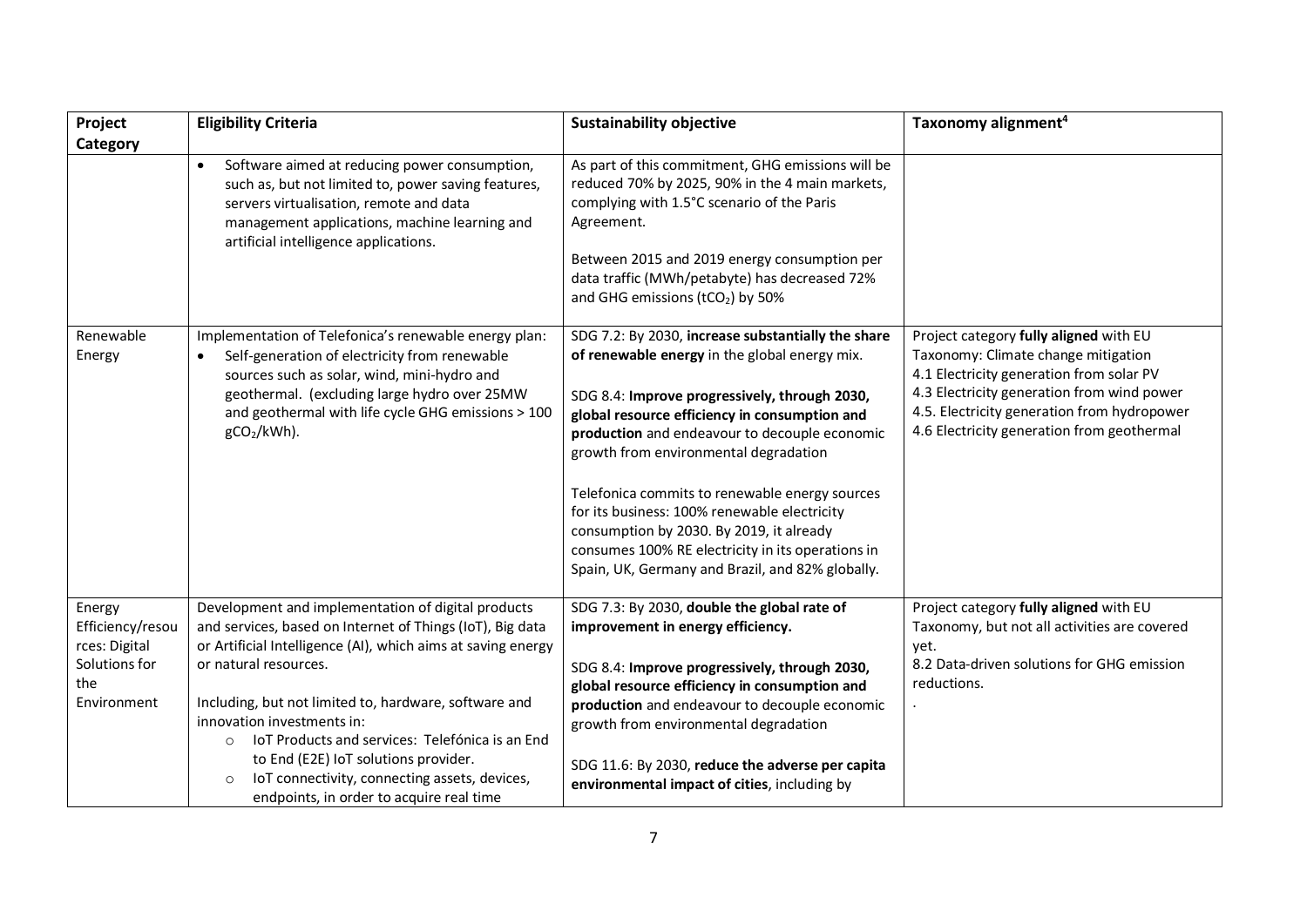| Project  | <b>Eligibility Criteria</b>                                                                                                                                                                                                                                                                                                                                                                                                                                                                                                                                                                                                                                                                                                                                                                                                                | <b>Sustainability objective</b>                                                                                                                                                                                                                                                                                                                                                                                                                                                                                                                                                                                                                                                                                                                                                                                                                                           | Taxonomy alignment <sup>4</sup> |
|----------|--------------------------------------------------------------------------------------------------------------------------------------------------------------------------------------------------------------------------------------------------------------------------------------------------------------------------------------------------------------------------------------------------------------------------------------------------------------------------------------------------------------------------------------------------------------------------------------------------------------------------------------------------------------------------------------------------------------------------------------------------------------------------------------------------------------------------------------------|---------------------------------------------------------------------------------------------------------------------------------------------------------------------------------------------------------------------------------------------------------------------------------------------------------------------------------------------------------------------------------------------------------------------------------------------------------------------------------------------------------------------------------------------------------------------------------------------------------------------------------------------------------------------------------------------------------------------------------------------------------------------------------------------------------------------------------------------------------------------------|---------------------------------|
| Category |                                                                                                                                                                                                                                                                                                                                                                                                                                                                                                                                                                                                                                                                                                                                                                                                                                            |                                                                                                                                                                                                                                                                                                                                                                                                                                                                                                                                                                                                                                                                                                                                                                                                                                                                           |                                 |
|          | information of remote equipment in order to<br>enable operational efficiencies.<br>Specific products like, but not limited to: Smart<br>$\circ$<br>metering, Smart Energy; Smart cities Platform,<br>Smart Mobility, Smart Industry, Smart Agro,<br>Smart Retail or Consumer IoT. <sup>5</sup><br>IoT Enabling capabilities:<br>$\circ$<br>New IOT connectivity, such as but not limited<br>$\circ$<br>to: NB-IoT and LTE-M, belong to the LPWA<br>family, that stands for Low Power Wide Area.<br>Such technologies are a foundational efficiency,<br>for example large duration of batteries and<br>indoor coverage.<br>IoT analytics: Data processing mechanisms<br>$\circ$<br>oriented to process data obtained from IoT<br>devices, increasing efficiencies and decreasing<br>impacts due to outages, refurbishing or<br>maintenance. | paying special attention to air quality and<br>municipal and other waste management.<br>SDG 12.6: Encourage companies, especially large<br>and transnational companies, to adopt sustainable<br>practices and to integrate sustainability<br>information into their reporting cycle<br>SDG 6.4: By 2030, substantially increase water-use<br>efficiency across all sectors and ensure<br>sustainable withdrawals and supply of freshwater<br>to address water scarcity and substantially reduce<br>the number of people suffering from water scarcity<br>SDG 13.1: Strengthen resilience and adaptive<br>capacity to climate-related hazards and natural<br>disasters in all countries<br>Telefonica commits to contributing to avoiding<br>emissions through customer services in a<br>substantial proportion with respect to our own<br>emissions of scope 1+2 by 2025. |                                 |

 $5$  Telefonica excludes products and solutions developed specifically to support the fossil fuel industry/infrastructure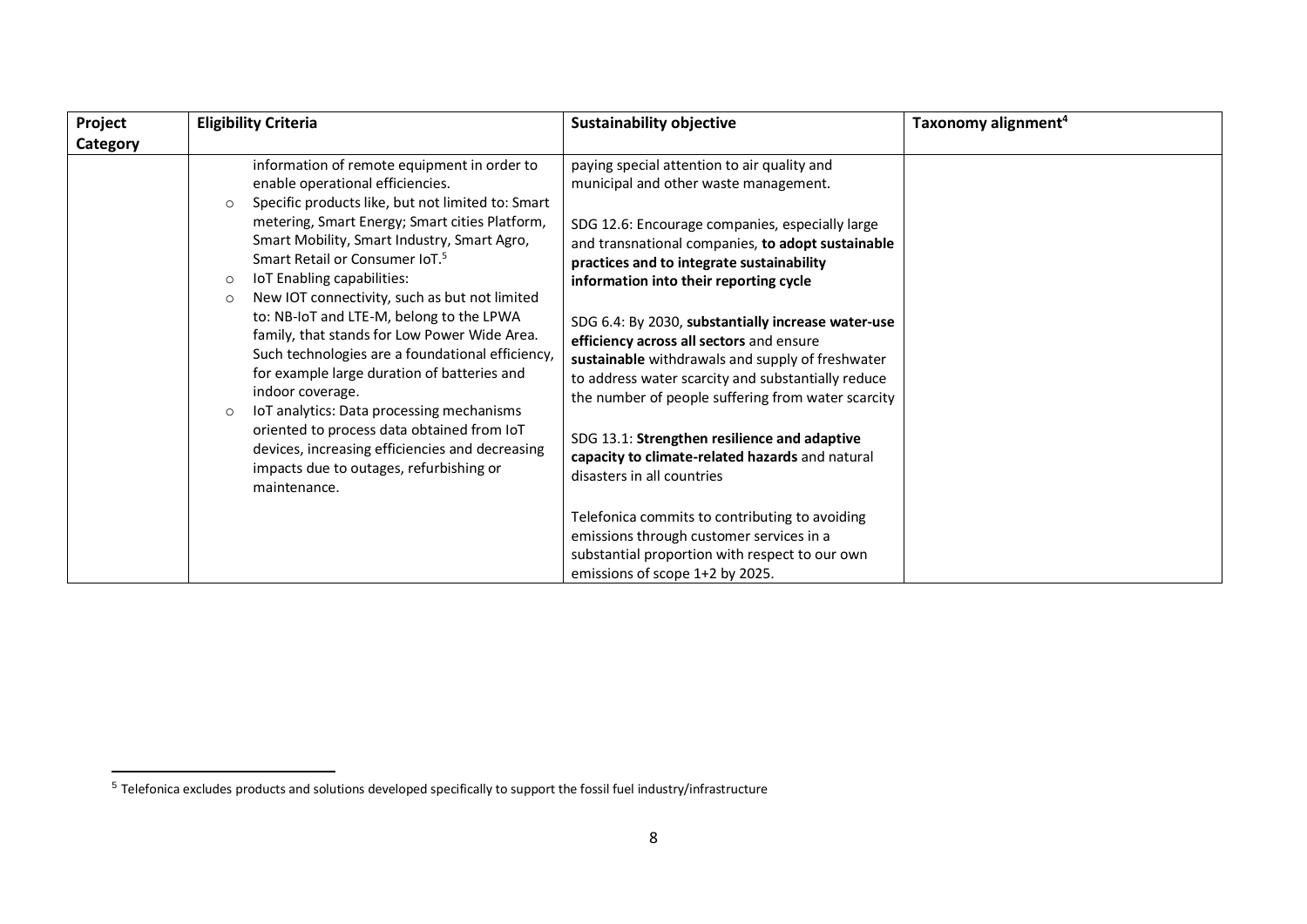Eligibility criteria for **Social Bonds:**

| <b>INCLUSIVE</b><br>CONNECTIVITY:<br><b>Broadband</b><br>Equality.<br>Accelerating<br>deployment of<br>broadband in<br>unconnected or<br>underserved areas | Deployment, extending and optimization of<br>broadband <sup>6</sup> (fixed or mobile) connectivity<br>services in unconnected or underserved areas<br>(rural and remote areas), in order to provide<br>Internet access with sufficient bandwidth for<br>the new digital services<br>Target beneficiaries: Population with limited<br>or low-quality access to broadband networks | SDG 9.1: Develop quality, reliable,<br>sustainable and resilient infrastructure,<br>including regional and transborder<br>infrastructure, to support economic<br>development and human well-being,<br>with a focus on affordable and<br>equitable access for all. |
|------------------------------------------------------------------------------------------------------------------------------------------------------------|----------------------------------------------------------------------------------------------------------------------------------------------------------------------------------------------------------------------------------------------------------------------------------------------------------------------------------------------------------------------------------|-------------------------------------------------------------------------------------------------------------------------------------------------------------------------------------------------------------------------------------------------------------------|
|                                                                                                                                                            | in rural or remote areas. <sup>7</sup>                                                                                                                                                                                                                                                                                                                                           | SDG 9.c Significantly increase access to<br>information<br>and<br>communications<br>technology<br>and strive to<br>provide<br>universal and affordable access to the<br>Internet in least developed countries by<br>2020                                          |
| Supporting<br>employment                                                                                                                                   | Funding<br>and<br>supporting entrepreneurship<br>ecosystem programs and direct or indirect                                                                                                                                                                                                                                                                                       | SDG 8.3.: Promote development-<br>oriented policies that support                                                                                                                                                                                                  |
| generation,<br>entrepreneurships,                                                                                                                          | investment in start-ups and SMEs.                                                                                                                                                                                                                                                                                                                                                | productive activities, decent job<br>creation, entrepreneurship, creativity                                                                                                                                                                                       |
| education<br>initiatives<br>and<br>of<br>development<br>skills<br>for<br>new<br>economic growth                                                            | Target beneficiaries: local entrepreneurs, start-<br>ups and small-medium enterprises (SMEs)<br>where unemployment is a critical risk for socio-<br>economic deployment and social welfare <sup>8</sup>                                                                                                                                                                          | and innovation, and encourage the<br>formalization and growth of micro-,<br>small- and medium-sized enterprises,<br>including through access to financial<br>services.                                                                                            |
|                                                                                                                                                            |                                                                                                                                                                                                                                                                                                                                                                                  | Telefonica commits to supporting,<br>financing and/or investing in start-ups<br>and/or small and medium-sized<br>companies with a view to supporting                                                                                                              |

<sup>6</sup> Broadband mobile connectivity includes all the technologies capable to provide quality broadband access to the Internet and digital services (technologies such as HSPA+, 4G, LTE, 5G, etc.) <sup>7</sup> Telefonica definitions:

- Unconnected: no service exists (fixed or mobile) by any operator.
- Underserved communities: There is at least mobile service by one operator with no broadband capacity. The backhaul or access capacity of the given site does not allow for a quality Internet experience. For the avoidance of doubt, according to the new definition (2018) from FCC (Federal Communication Commission), the definition of broadband internet is a minimum of 25 Mbps download and 3 Mbps upload speeds. This would include, among others, HSPA+, 4G and 5G broadband mobile technologies. Usually (but not necessarily) involves disperse population and rural municipalities.
- Rural areas are defined by local governments according to their political and geographical structure and organisation.

<sup>8</sup> Telefonica defines small and medium-sized companies as companies with less than 250 employees and a turnover equal or under 50 million €. Regions with a high unemployment ratio include countries with unemployment ration above OECD average and local regions, such as rural and remote places, where unemployment and migration and key issues

Telefonica applies exclusion criteria to these support and investment projects which include not investing or supporting:

- Production or activities involving harmful or exploitative forms of **forced labour or child labour** as defined in the ILO core labour standards.
- Production or trade in **controversial weapons** or important components for the production of controversial weapons (anti-personnel mines, biological and chemical weapons, cluster bombs, radioactive ammunition, nuclear weapons).
- Any business activity involving **child pornography**.
- Production or distribution of **racist or anti-democratic media**.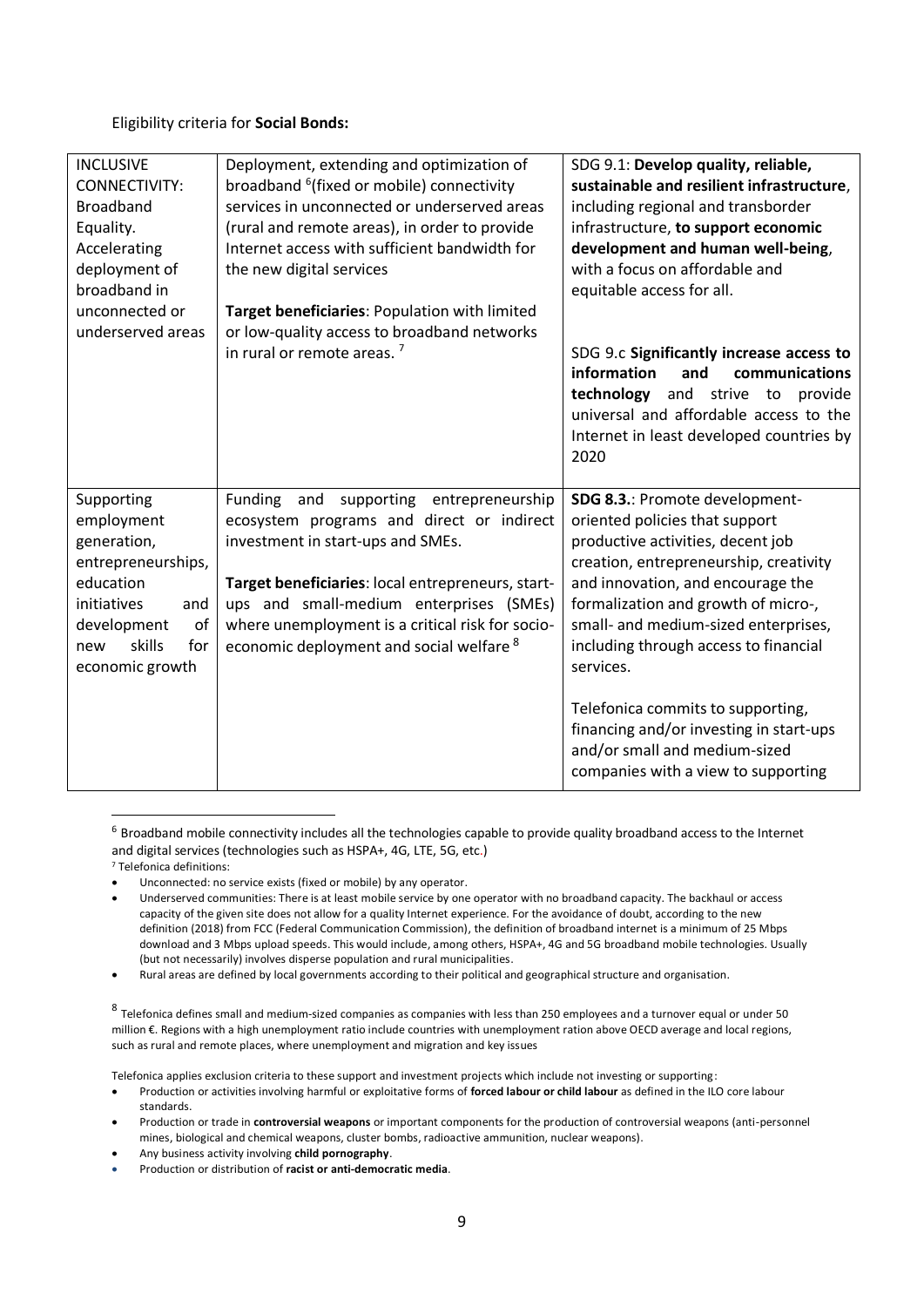| Tackling inequalities by investing in education,<br>new skills, new competences and upskilling<br>/reskilling programmes.                                                                                                                                           | entrepreneurship, creativity, innovation<br>and job creation.<br>SDG 4.4 Increase the number of youth                                    |
|---------------------------------------------------------------------------------------------------------------------------------------------------------------------------------------------------------------------------------------------------------------------|------------------------------------------------------------------------------------------------------------------------------------------|
| Target beneficiaries: unemployed population,<br>including people with limited knowledge of<br>digital technologies and people with low level of<br>education. Also, workforce at risk of losing their<br>job due to lack of knowledge of new digital<br>competences | and adults who have relevant skills<br>including technical and vocational skills,<br>for employment, decent jobs and<br>entrepreneurship |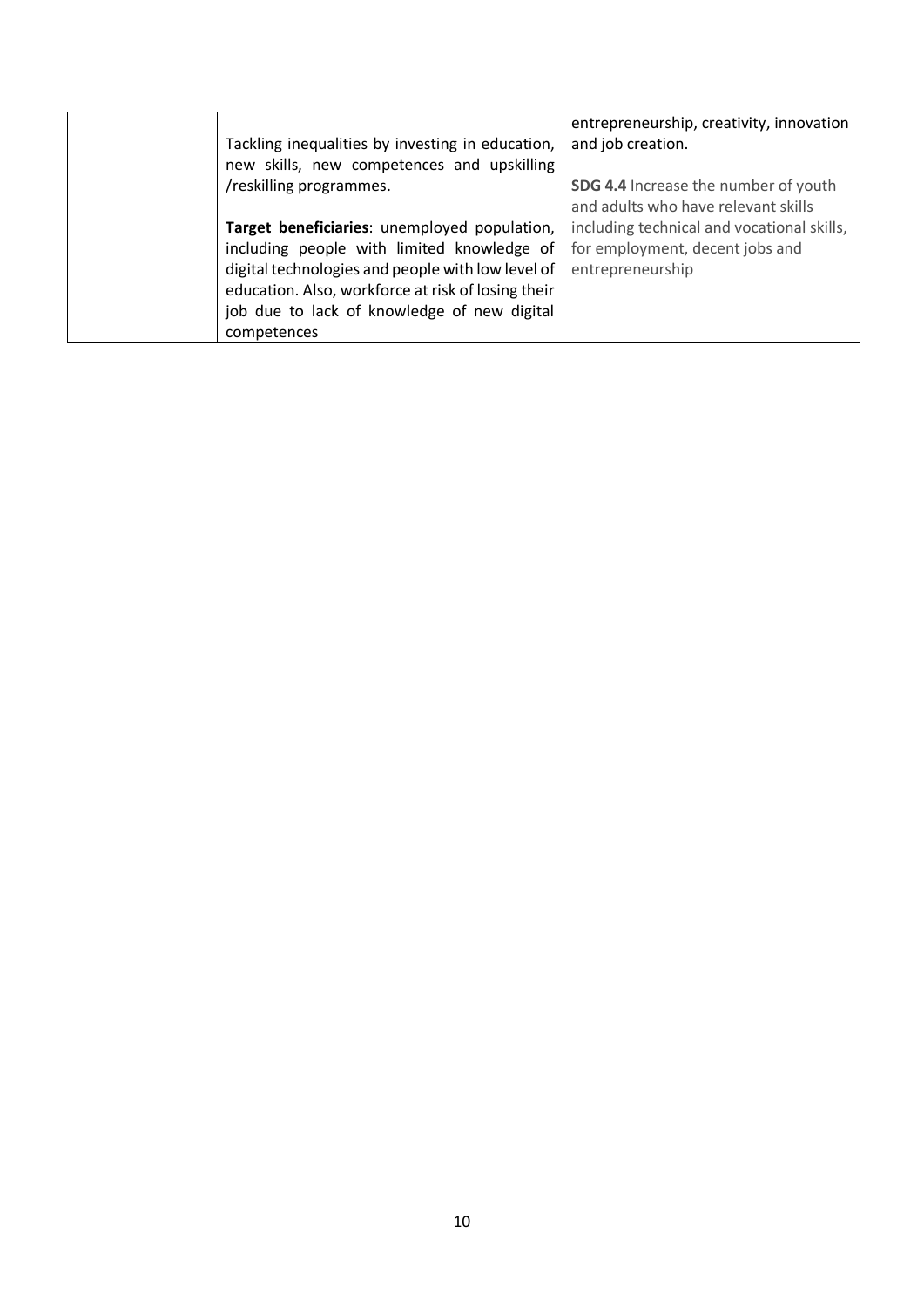## **2. Project Selection and Evaluation Process**

A SDG Bond committee / working group will monitor the project selection and evaluation allocation process as per the eligibility criteria defined in the Use of Proceeds section.

This committee will be integrated of senior management representatives from Telefónica's:

- ❖ Finance department
- ❖ Sustainability department
- ❖ Control department
- ❖ Other technical areas

The SDG Bond committee / working group will be responsible for the following:

- Review and validate the selection of Eligible Projects based on the defined Eligible Categories listed by the Use of Proceeds.
- Monitor the Eligible Projects portfolio, during the life of the transaction. Specifically, during the life of each Bond, the SDG Bond committee can decide to replace some Eligible Projects if an Eligible Project no longer meets the eligibility criteria.
- To manage any future updates of the Framework

## **3. Management of Proceeds**

It is Telefonica's intention to manage the proceeds of the Green, Social or Sustainability Bond(s), establishing an SDG Bond Register. The proceeds of each Telefónica's Green, Social or Sustainability Bond(s) will be deposited in the general funding accounts and earmarked for allocation using the SDG Bond Register. Until they are allocated to eligible projects, proceeds will be invested according to Telefónica's normal liquidity policy.

The SDG Bond Register will be reviewed annually.

The SDG Bond Register will contain relevant information including:

- (1) Details of the Bond(s): ISIN, pricing date, maturity date, etc
- (2) Per Green, Social and Sustainability Bond issued, details of Eligible Use of Proceeds, including:
	- Project Categories and Eligibility Categories
	- Amount of allocation made
	- Estimate of impact of the Eligible Use of Proceeds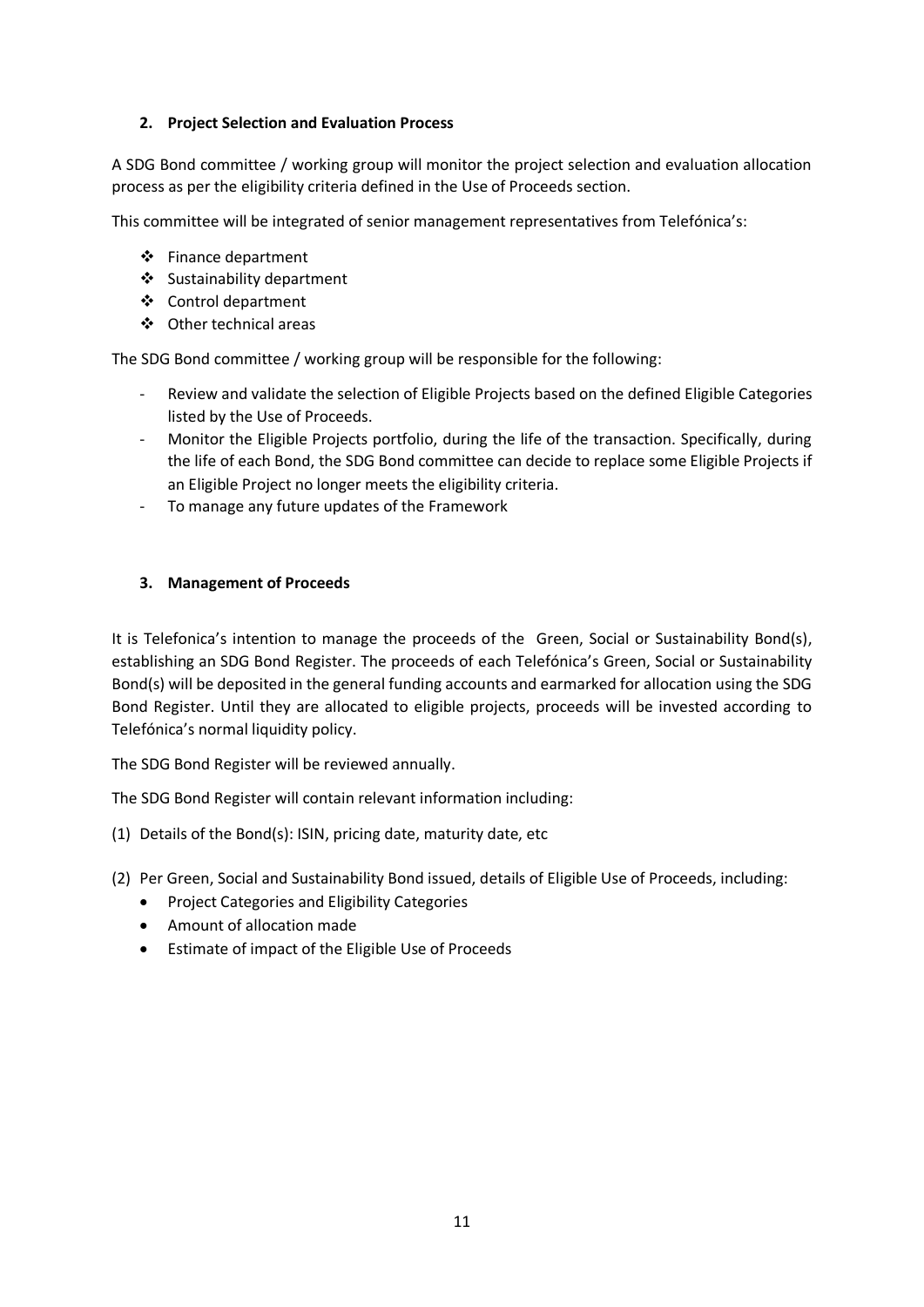## **4. Reporting**

On an annual basis and until the proceeds have been fully allocated, it is Telefónica's intention to publish annually an allocation report and an impact report, as detailed below.

If, after completion of the allocation period, some Eligible Projects are replaced, Telefónica will publish an updated allocation report and an updated impact report.

## *4.1 Allocation Reporting*

Telefónica will provide information on the allocation of the net proceeds of its Green, Social or Sustainability Bond(s) on Telefónica's website. The information will contain at least the following details:

- I. A list of Eligible Projects financed through Telefónica's Green, Social, or Sustainability Bond(s), including amounts allocated; and
- II. Bond proceeds allocated per eligibility category; and
- III. The remaining balance of unallocated proceeds.

## *4.2. Impact Reporting*

Impact reporting will be provided at the level of each eligibility criteria and may include the following estimated Impact Reporting Metrics:

| <b>Green Project</b>                | <b>Impact Reporting Metrics</b>                                                                       |
|-------------------------------------|-------------------------------------------------------------------------------------------------------|
| <b>Categories</b>                   |                                                                                                       |
| Energy Efficiency of                | Energy consumption per data traffic (MWh/PB or equivalent unit)<br>$\bullet$                          |
| <b>Telefonica</b><br><b>Network</b> | Estimated GHG Emissions reduced (tCO2eq)<br>$\bullet$                                                 |
| Infrastructure                      | Expected energy saved (in MWh)<br>$\bullet$                                                           |
| Renewable Energy                    | Renewable MWh generated or purchased<br>$\bullet$                                                     |
|                                     | % of electricity consumption from renewable sources<br>٠                                              |
|                                     | Estimated avoided GHG Emissions (tCO2eq)<br>$\bullet$                                                 |
| <b>Energy Efficiency:</b>           | Estimated avoided GHG Emissions through services (tCO2eq)<br>$\bullet$                                |
| Digital Solutions for               | Expected energy savings (in MWh)<br>$\bullet$                                                         |
| the Environment                     | Service-related kpi's such as number of smart meters.                                                 |
|                                     | Qualitative reporting on new innovations                                                              |
| <b>Social Projects Categories</b>   |                                                                                                       |
| <b>Inclusive Connectivity</b>       | Population covered with broadband networks in unconnected or<br>$\bullet$                             |
| - Broadband equality                | underserved areas                                                                                     |
|                                     | Number of users connected with broadband networks in unconnected<br>$\bullet$<br>or underserved areas |
| Supporting                          | Number of Entrepreneurs / Start-ups / SMEs supported or funded<br>$\bullet$                           |
| employment                          | Estimated number of jobs created<br>$\bullet$                                                         |
| generation,                         | Number of beneficiaries of education and<br>upskilling/reskilling<br>$\bullet$                        |
| entrepreneurships,                  | programmes.                                                                                           |
| education initiatives               |                                                                                                       |
| and development of                  |                                                                                                       |
| new skills for                      |                                                                                                       |
| economic growth                     |                                                                                                       |